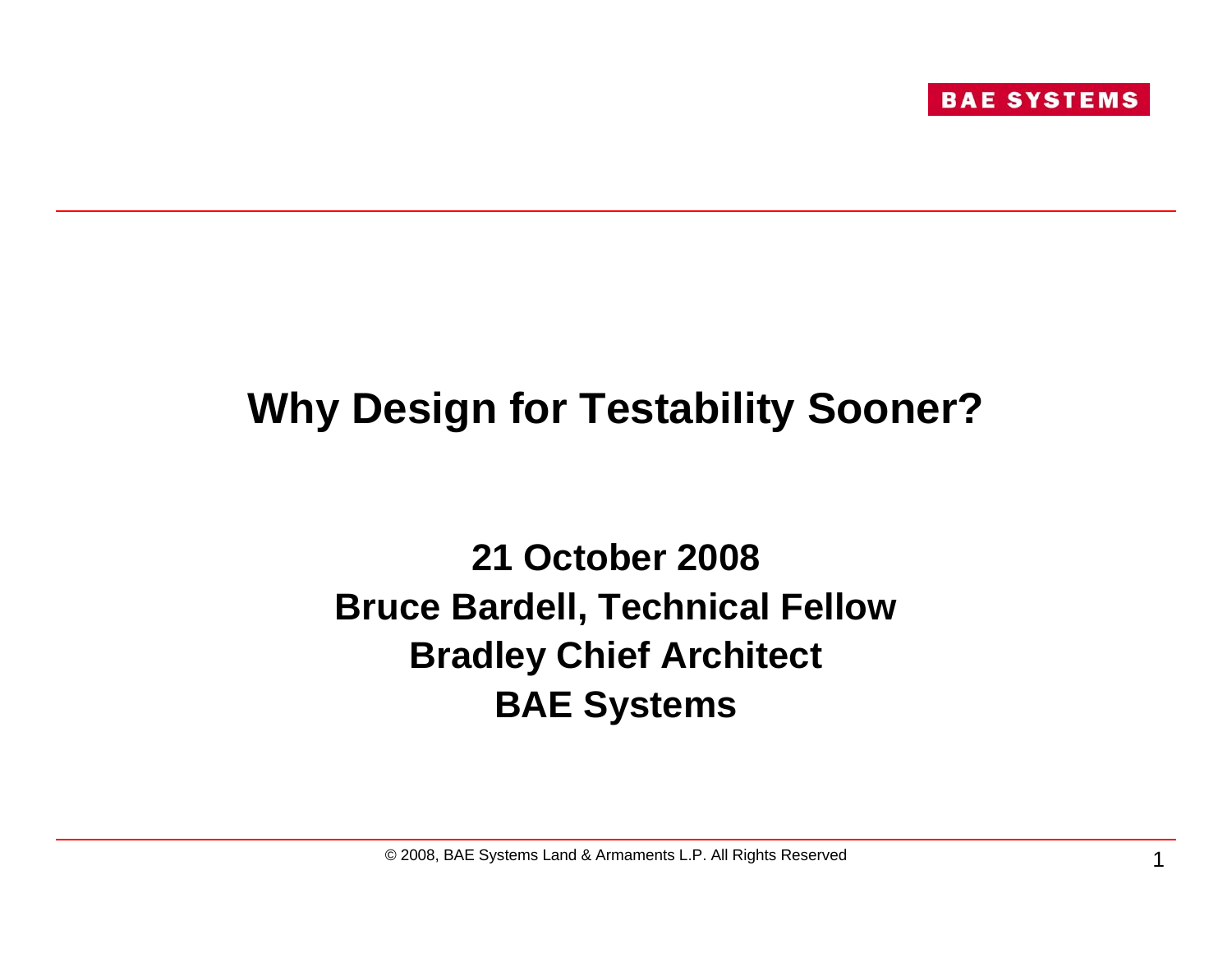# **Agenda**

- **Ground Combat Vehicle Capabilities**
- **Levels of Maintenance**
- •**Diagnostic Technology Evolution – past and future**
- •**Prognostics Definition**
- •**Diagnostics Concept Design and Decomposition**
- • **Possibilities for Enhancement**
	- **Unit Level Diagnostics (8)**
	- **Direct Support Diagnostics (5)**
	- **Unit Level Diagnostics & Prognostics (1)**
	- **Prognostics (3)**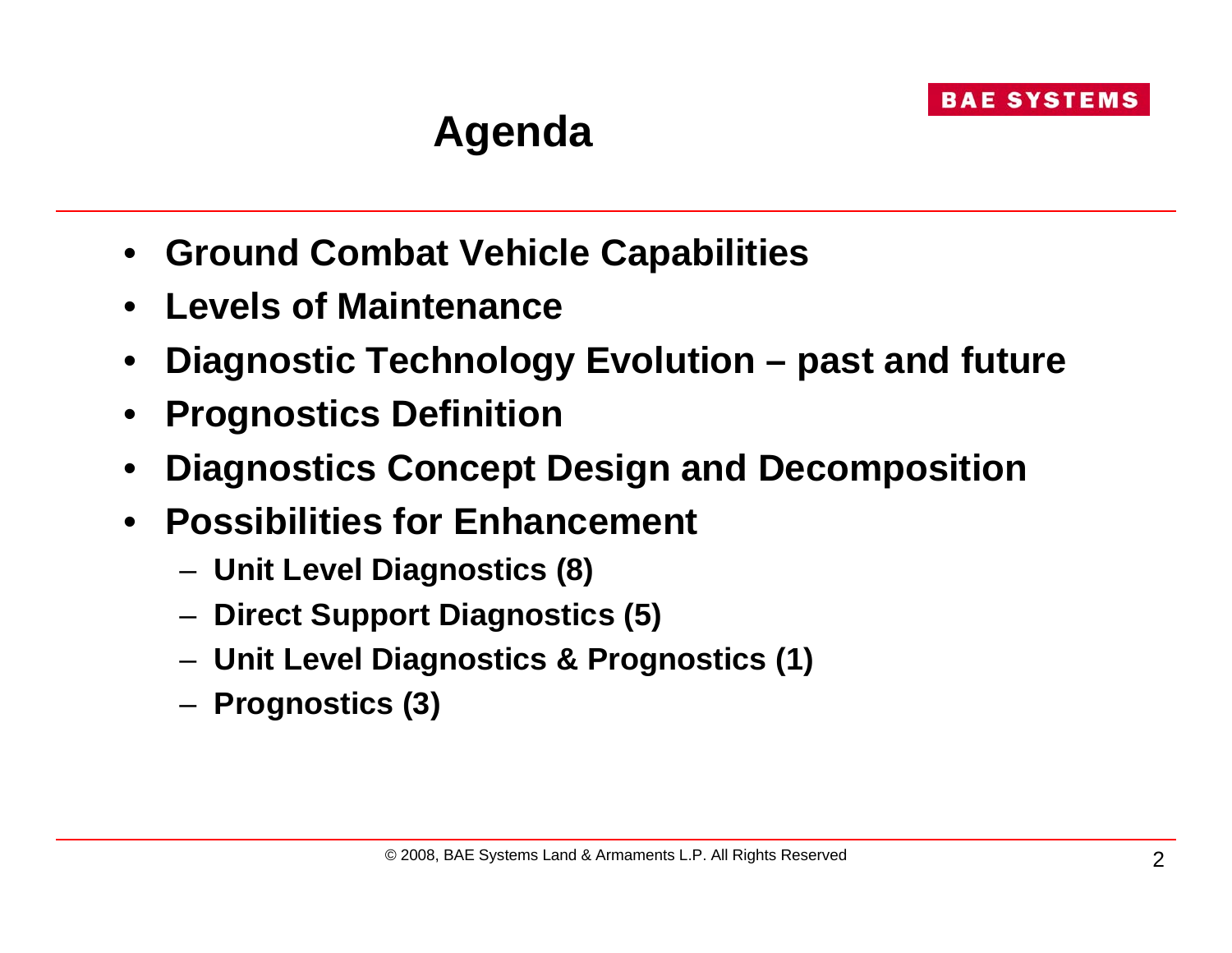#### **Ground Combat Vehicle Overview- Vehicle Capabilities**

- **Level of Technology in capabilities typical of Ground Combat Vehicles**
	- **Mobility**
	- **Lethality**
	- **Communication**
	- **Survival**
	- **Transport**

**BAE SYSTEMS**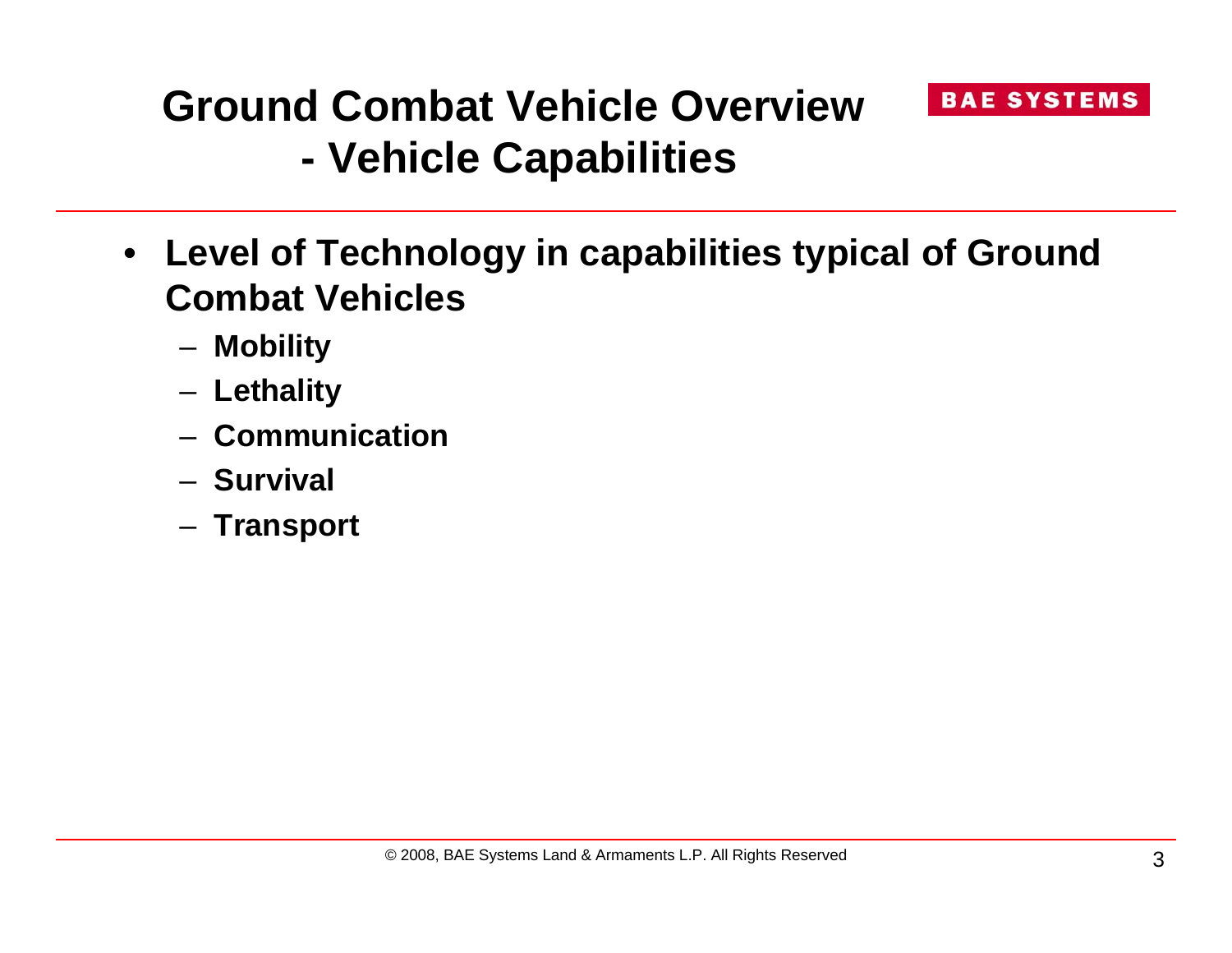# **Vehicle Capabilities - Mobility**

- • **Major components**
	- **Turbocharged or supercharged reciprocating diesel engine**
	- **Hydraulically controlled automatic transmission**
	- **Other loads – hydraulic pumps, pneumatic pumps, refrigeration compressors, direct drive engine compartment cooling fans, electrical generators, and the supercharger**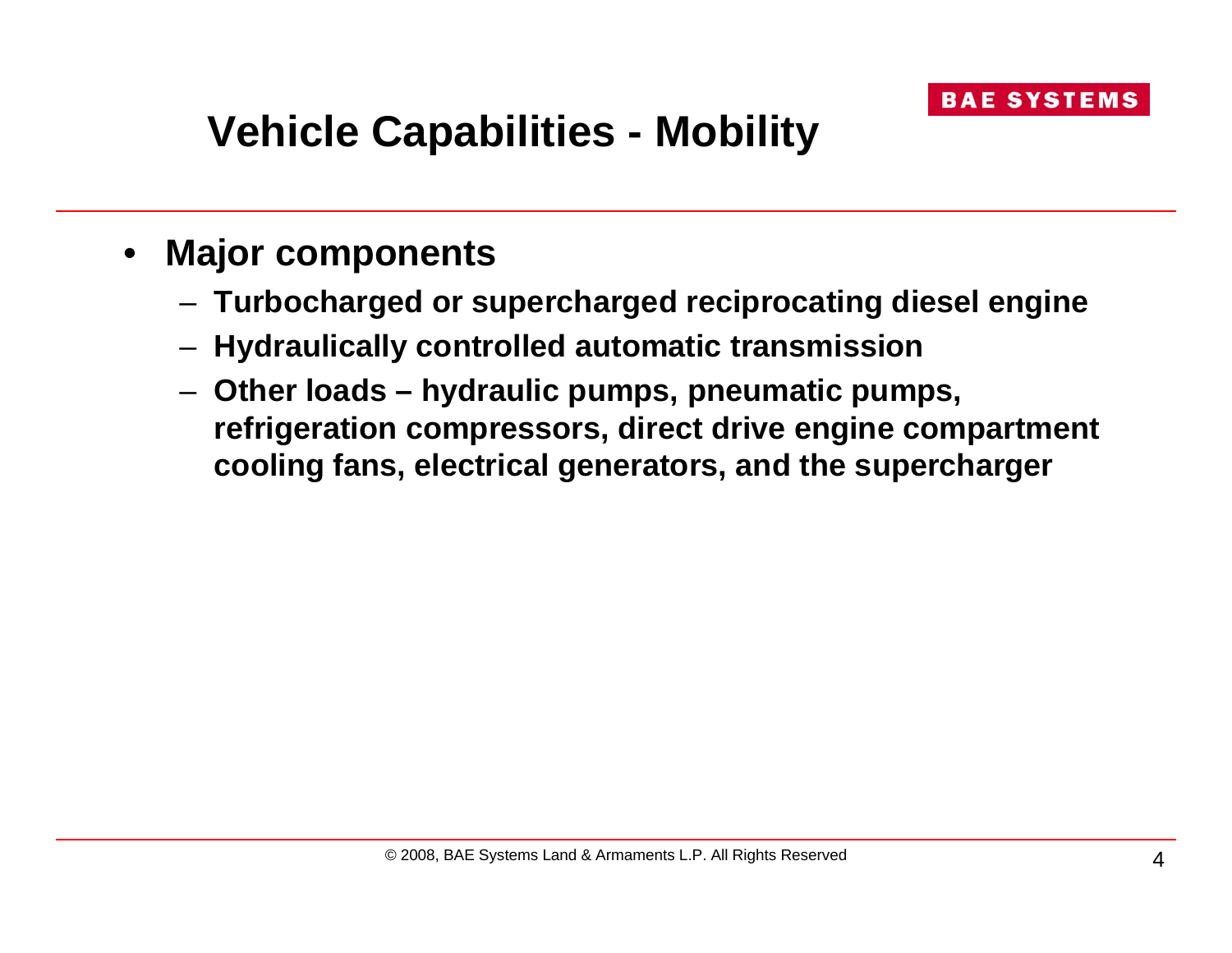

# **Vehicle Capabilities – Lethality**

- • **Capabilities Provided**
	- **target sighting**
	- **weapon pointing**
	- **ammunition management**
	- **round discharge**
- $\bullet$  **Technology Evolution – target sighting**
	- **hard-mounted passive telescope with elevation axis adjustment**
	- **Remote superelevation adjustment**
	- **Electronic measurement of target range**
	- **Coupling target range measurement to superelevation adjustment**
	- **Imaging of other than visible wavelengths**
	- **Rasterized video imagery to permit display on conventional CRTs and emerging flat panel displays**
	- **Remote viewing at selected crew workstations**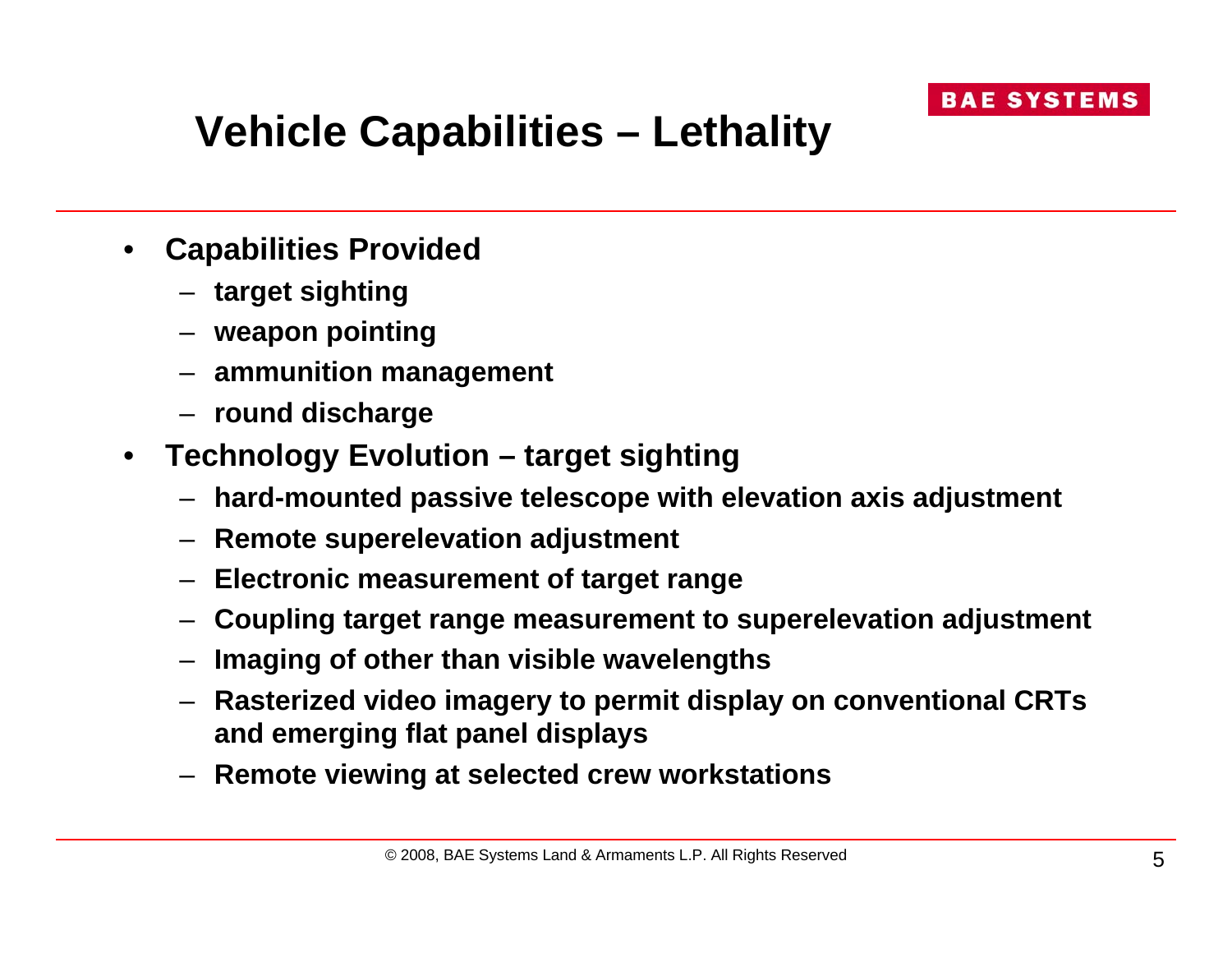

#### **Vehicle Capabilities – Lethality continued**

- **Technology evolution – weapon aiming**
	- **Manual operation**
	- **Hydraulics, reducing gunner workload**
	- **Electrical as power electronics became more capable**
	- **Rate commanded directors**
	- **Analog servos allowed combining the operator command with an inertial gyro input yielding inertial-stabilization**
	- **Digital servos made inclusion of other battlefield factor corrections easier to implement, reducing the gunner's workload again**
- **Technology Evolution – Weapon Control**
	- **Mechanical recharge on recoil**
	- **Electronic monitoring and control managing feeders and improving gunner convenience and safety**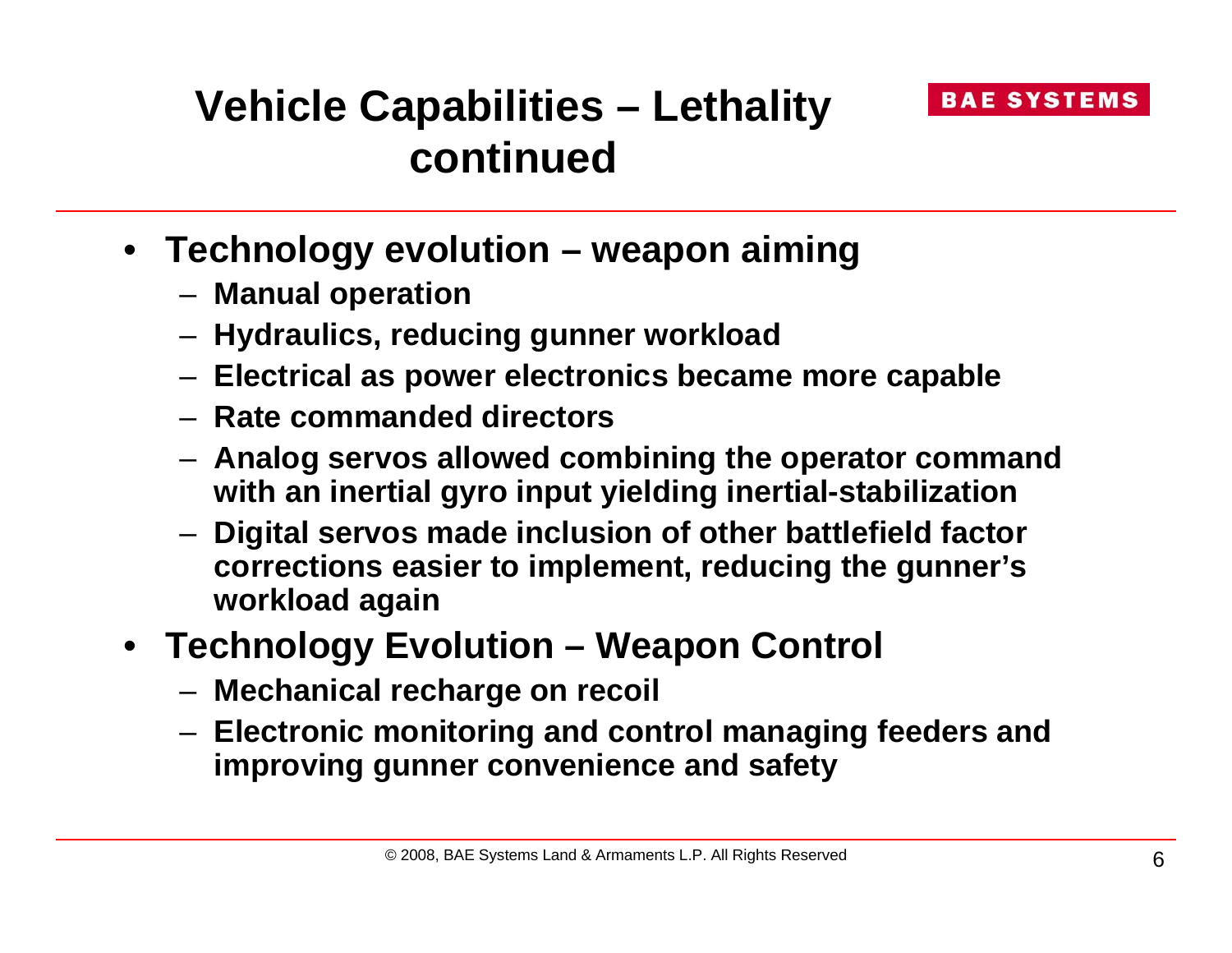

#### **Vehicle Capabilities – Survival**

- $\bullet$ **Redundancy**
- $\bullet$ **Battle damage protection**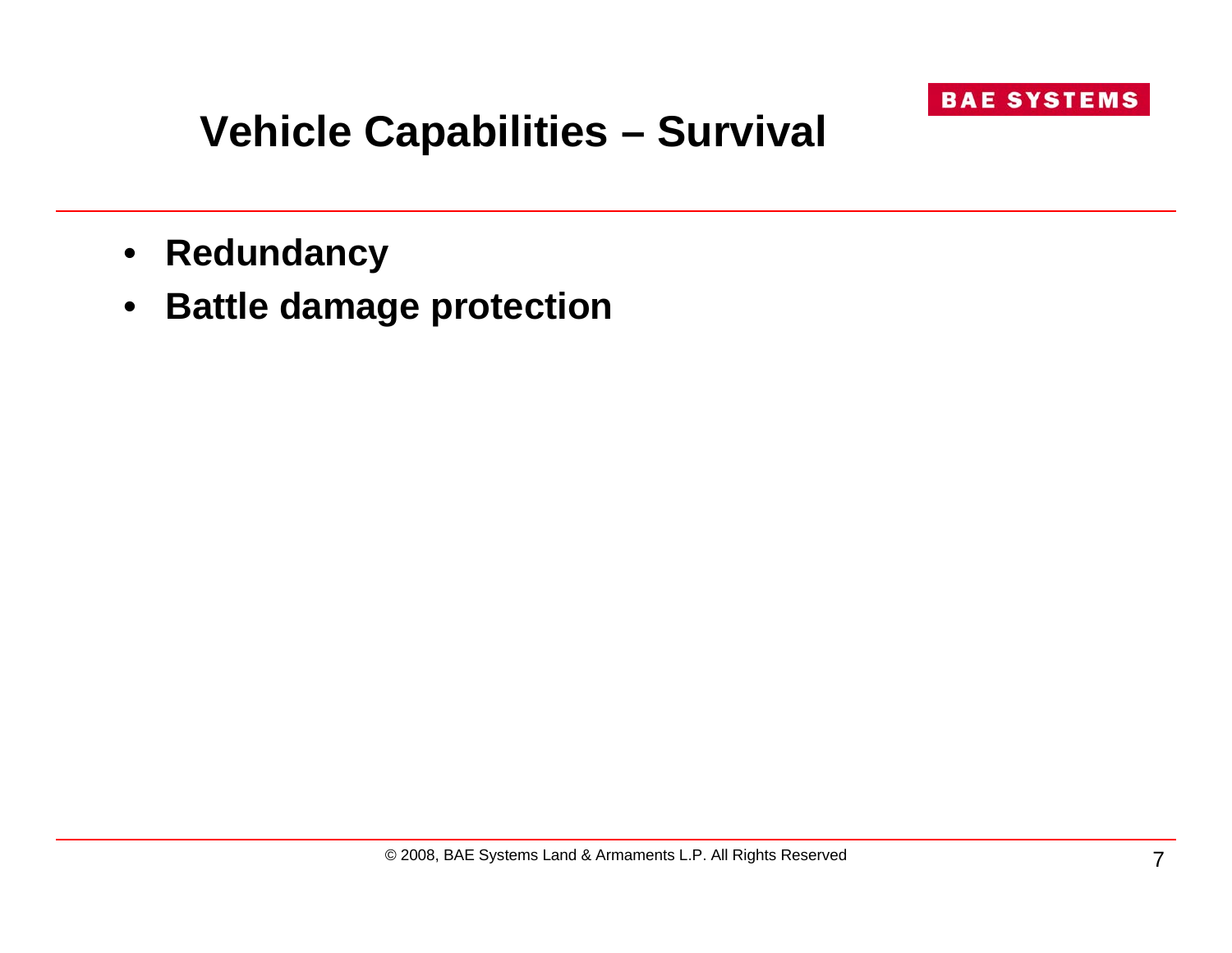

# **Vehicle Capabilities – Not Explored**

- **Communication**
- **Transport**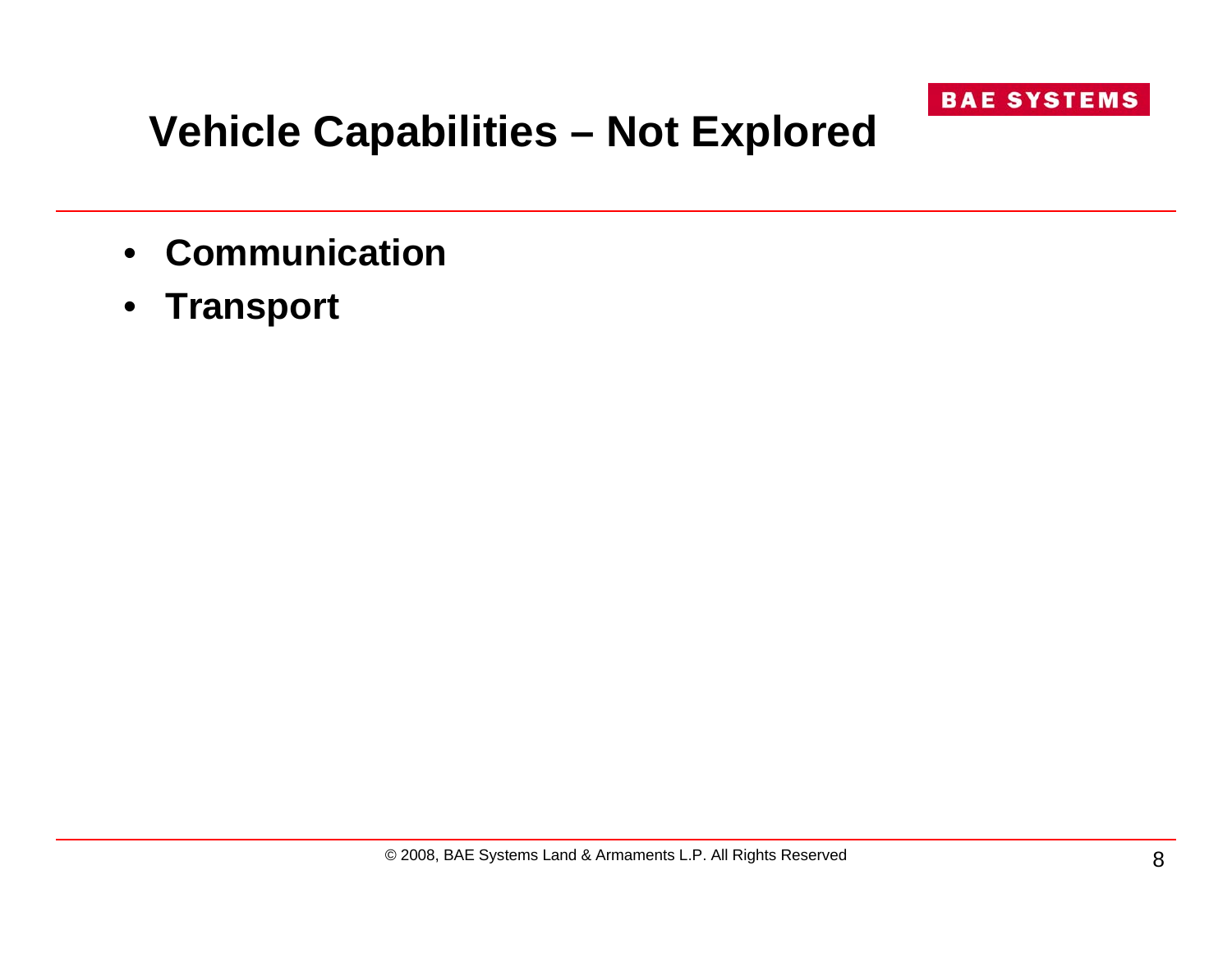#### **Supportability – Current Levels of Maintenance**

- **Unit Level (Organizational Level) – the Motor Pool**
- •**Direct Support (Intermediate Level)**
- •**Depot (typically the manufacturer)**

**BAE SYSTEMS**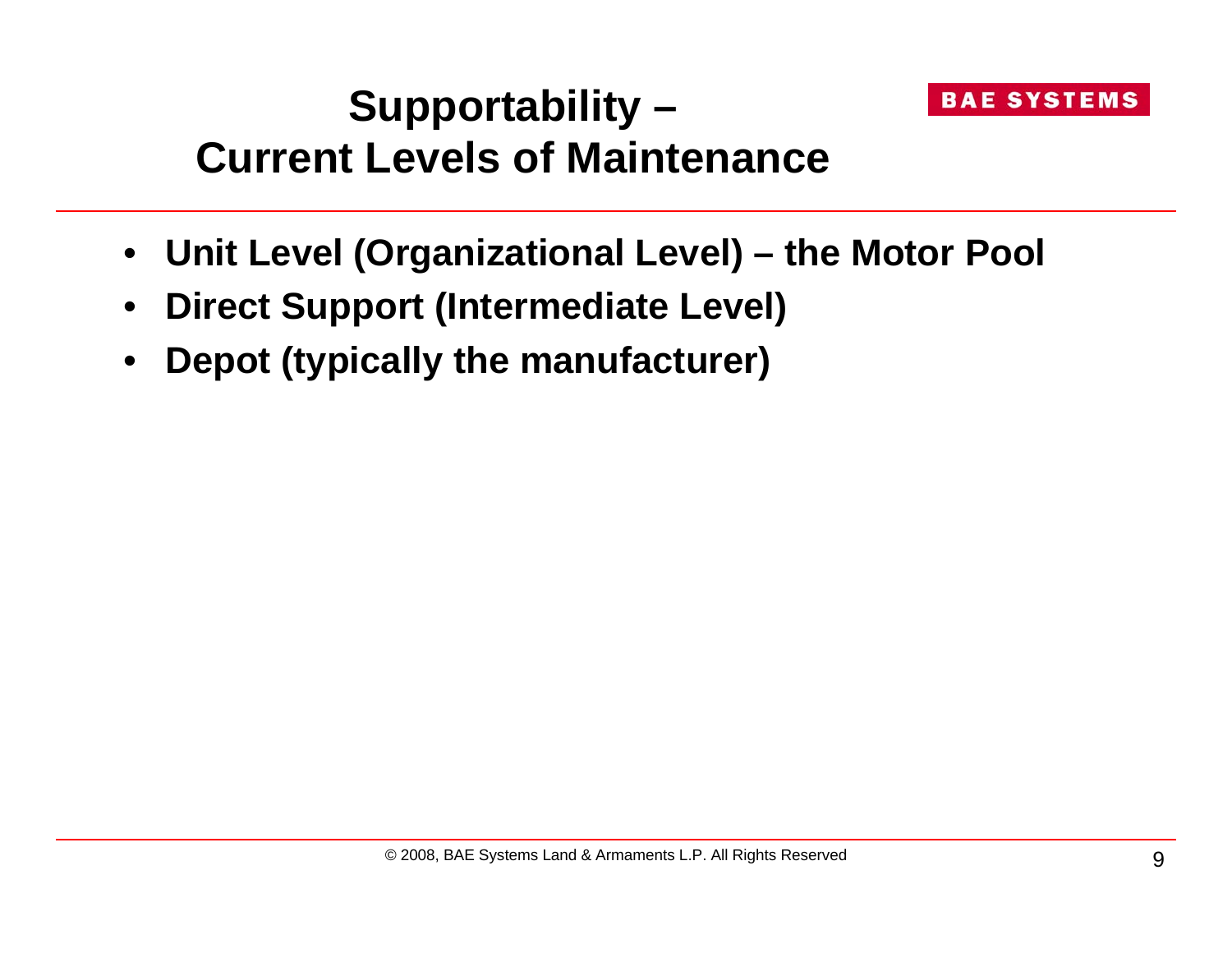# **Diagnostic Technology Evolution**

- • **Before 1981**
	- – **Multimeters**
		- •**Vehicle Schematics**
	- – **Vehicle Test Meter (STE-ICE)**
		- •**Automotive Diagnostic Connector Assemblies & Transducers**
		- •**Technical Manual troubleshooting**
- • **1981**
	- – **Controllable Interface Box (STE-M1/FVS)**
		- •**Weapon System Diagnostic Connector Assemblies**
		- •**Maintainer-augmented fault isolation**
		- **Fault isolate to single LRU**
		- •**Matured over next several years with data collected in Production**
	- – **Direct Support Electrical System Test Set**
		- •**Replicates vehicle interfaces on bench**
		- **Fault isolate to single SRU**
		- •**Matured over next several years with data collected in Production**
- • **1985**
	- **Weapon aiming subsystem**
		- •**Conversion to digital enabled built-in fault isolation routines**
		- •**Accessible via plug-in terminal**
- • **2001**
	- – **Turret upgrade**
		- •**Systemic BIT requirement**
		- **Fault isolation performed by main system computer**
		- •**Capabilities available statused to Commander**
		- •**Degraded Modes**
		- •**Improvements to Direct Support testing**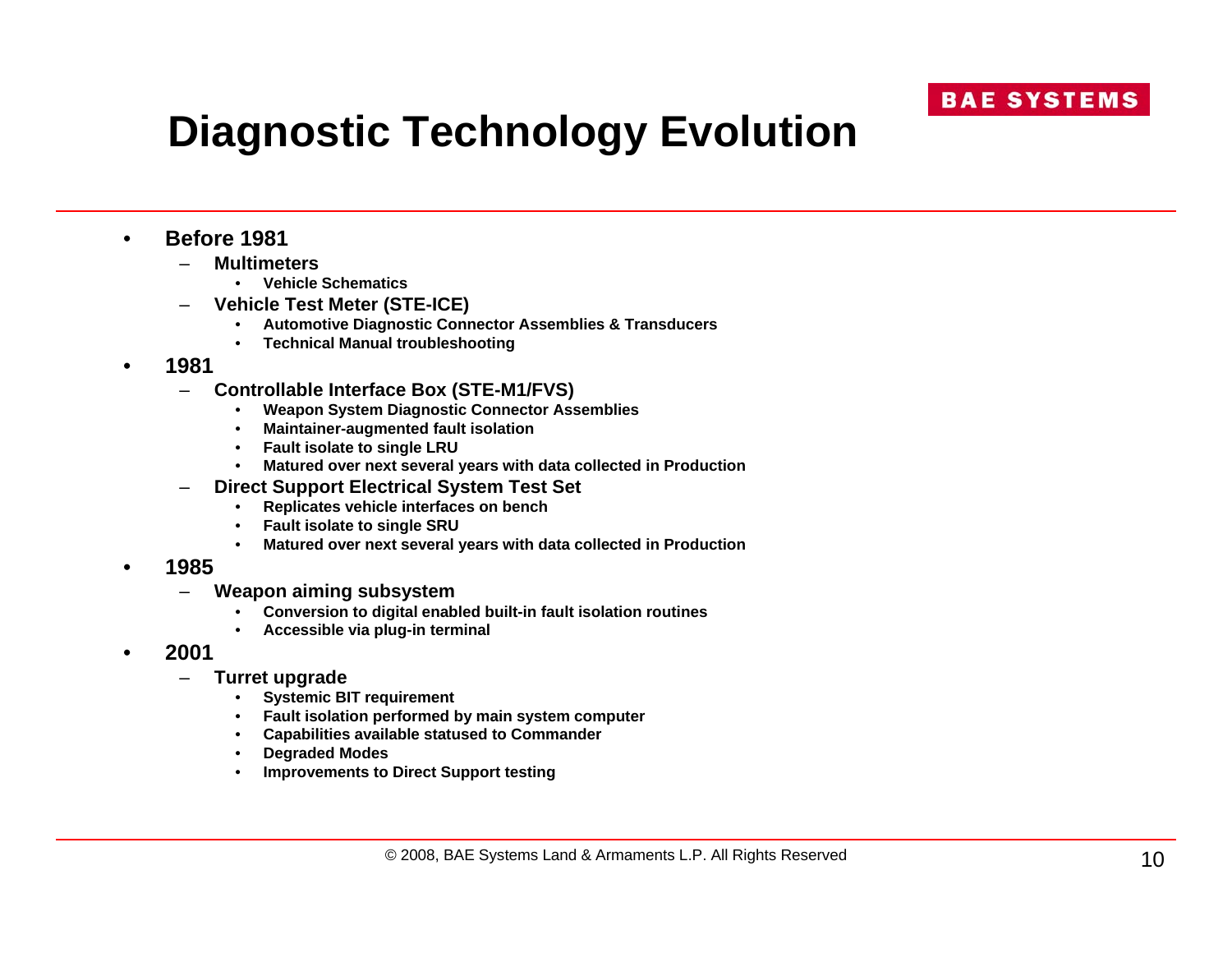# **Diagnostic Technology – Future**

- • **Near term**
	- **LRUs subject to obsolescence redesign include BIT and Fault Isolation to the SRU level, when possible based solely on monitoring internal LRU behavior only**
	- **Results saved to persistent memory and made available to a plugin terminal, making the Direct Support plug-in test equipment that fault isolates to SRUs is no longer required for those LRUs.**
- • **Longer term**
	- **Continue to include BIT and Fault Isolation to the SRU level in LRUs subject to obsolescence redesign**
	- **Include system wide enhancements so that LRUs external behavior can be stimulated and sensed and the results communicated so the LRU is able to react to external observations and perform a more complete fault detection and isolation**
	- **The results are saved to persistent memory and made available to a plug-in terminal.**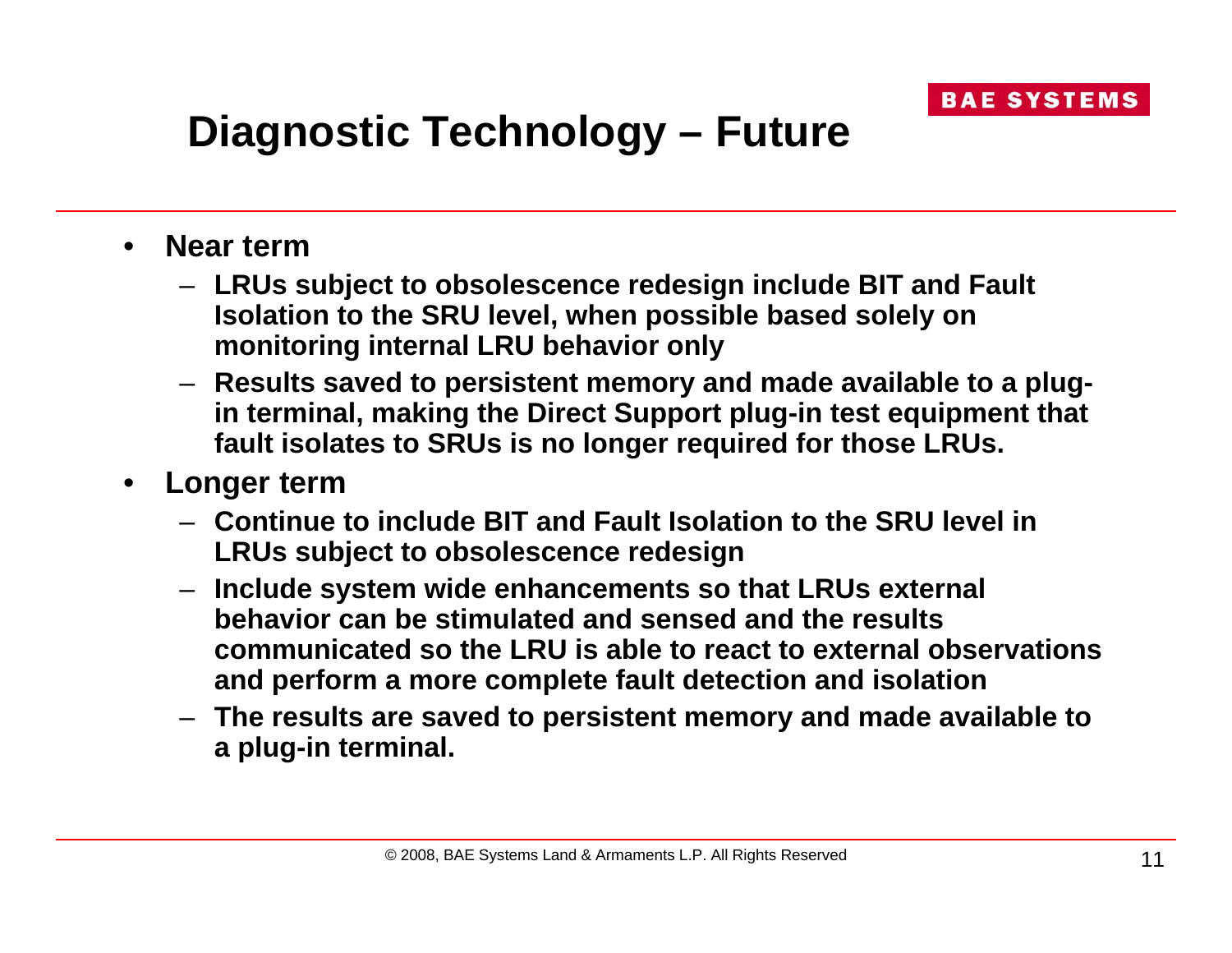# **Prognostics – A Definition**

- **Implementation: Prognostics requirements are beginning to creep into contemplated and funded efforts, but still as a placeholder**
- **Purpose: To estimate remaining useful life when that life is nearing its end**
- **Technical Requirement: Predict when end-of-life will occur within the next mission, or the period of time the vehicle is away from the motor pool. More advance warning is needed if the replacement part is not on hand. Obviously, the duty cycle of each prognosed component is critical in determining remaining life in units of vehicle power-on time.**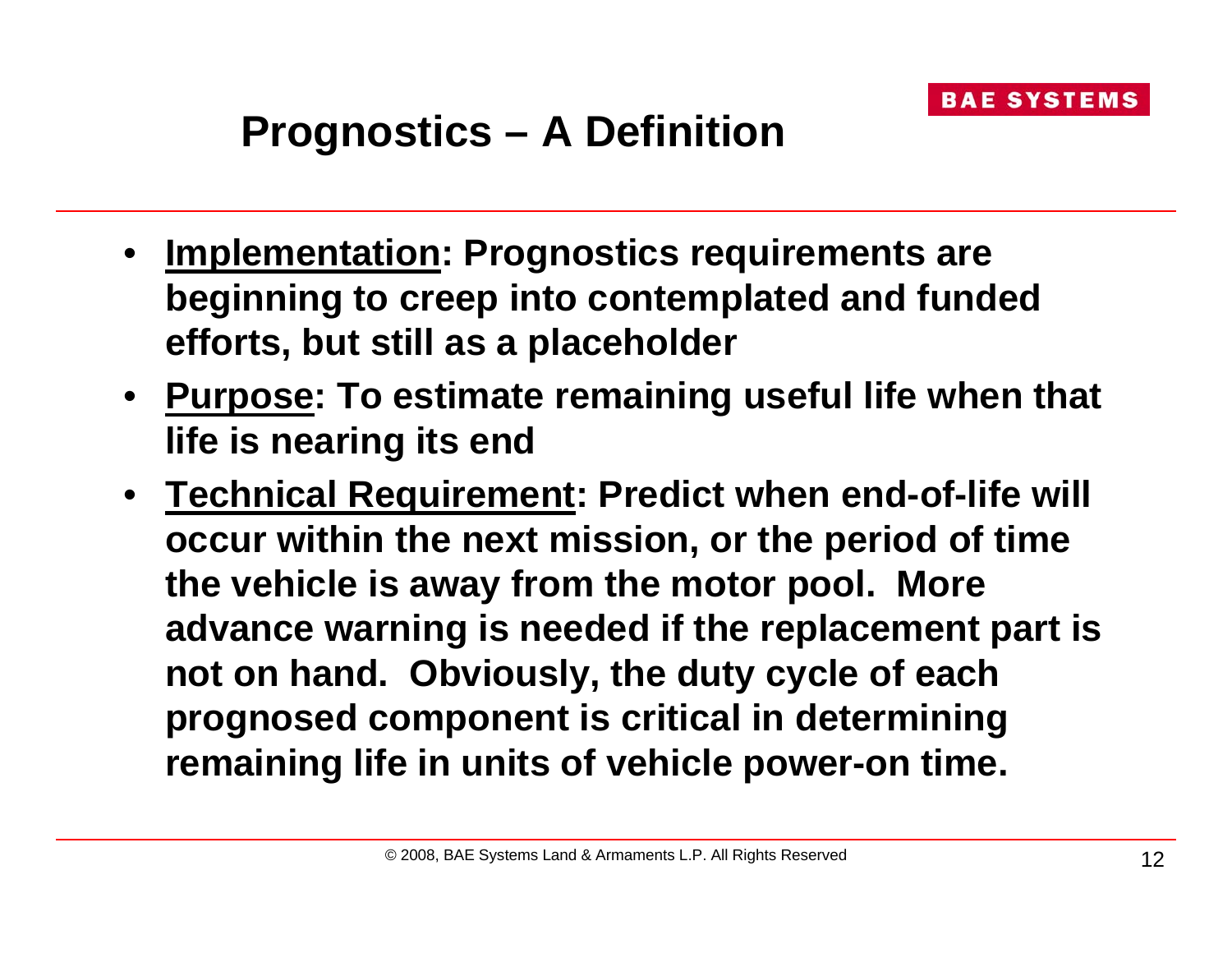

#### **Diagnostics Concept Design and Decomposition**

- • **Initial diagnostics concept work should entail**
	- **assessing allocated realizable MTBF**
	- **projected mission reliability**
	- **development and unit production cost, weight, and volume**
- • **When completed, that diagnostics concept work should result in**
	- **definitions**
	- **requirements**
	- **standardized interfaces**
	- **implementation suggestions**
- • **Then the emerging system and subsystem design concepts can evolve to include**
	- **appropriate partitioning between the tactical and diagnostic functions**
	- **appropriate level of inherent fault detection algorithms and hardware to meet the fault isolation requirement and intended support interface**
- • **The following are just a few examples of capabilities that can be realized with early availability of diagnostics requirements and concepts.**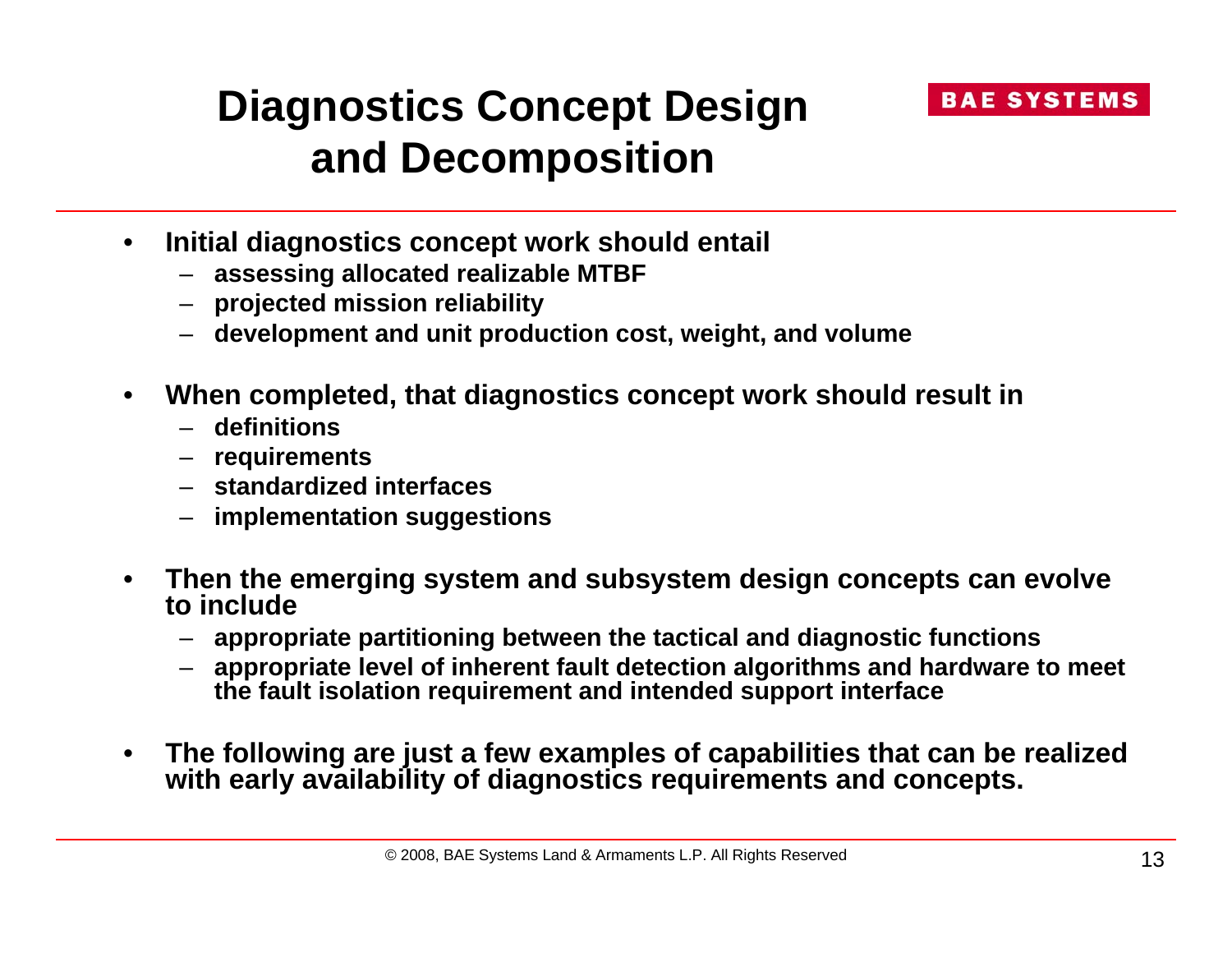# **Possibilities to EnhanceUnit Level Diagnostics**

- • **Minimize suboptimal compliance with requirements by enabling planning, design, and review of compliance early in the subsystem design cycle.**
- • **Assure that pass/fail limits, algorithms, and crew/operator messages are updatable separately from the tactical software, so diagnostics maturation can follow an independent path from tactical anomaly resolution and feature addition.**
- **Characterize abnormal behavior down to the chip level.**
- $\bullet$  **Architect intrusive tests such that they may be executed without affecting the in-vehicle operation of the electronics assembly.**
- • **Improve LRU interface integrity fault detection via boundary scan at the LRU's system interface.**
- • **Include the ability to tailor diagnostic pass/fail limits conditionally to minimize false alarms and nuisance trips based on vehicle mode of operation.**
- $\bullet$  **Include LRU degraded modes (such as reduced processor power consumption) to compliment system level degrade modes.**
- $\bullet$  **Include tests of system interconnect media in selected LRUs to detect and localize breaks, degradation, and missing terminators.**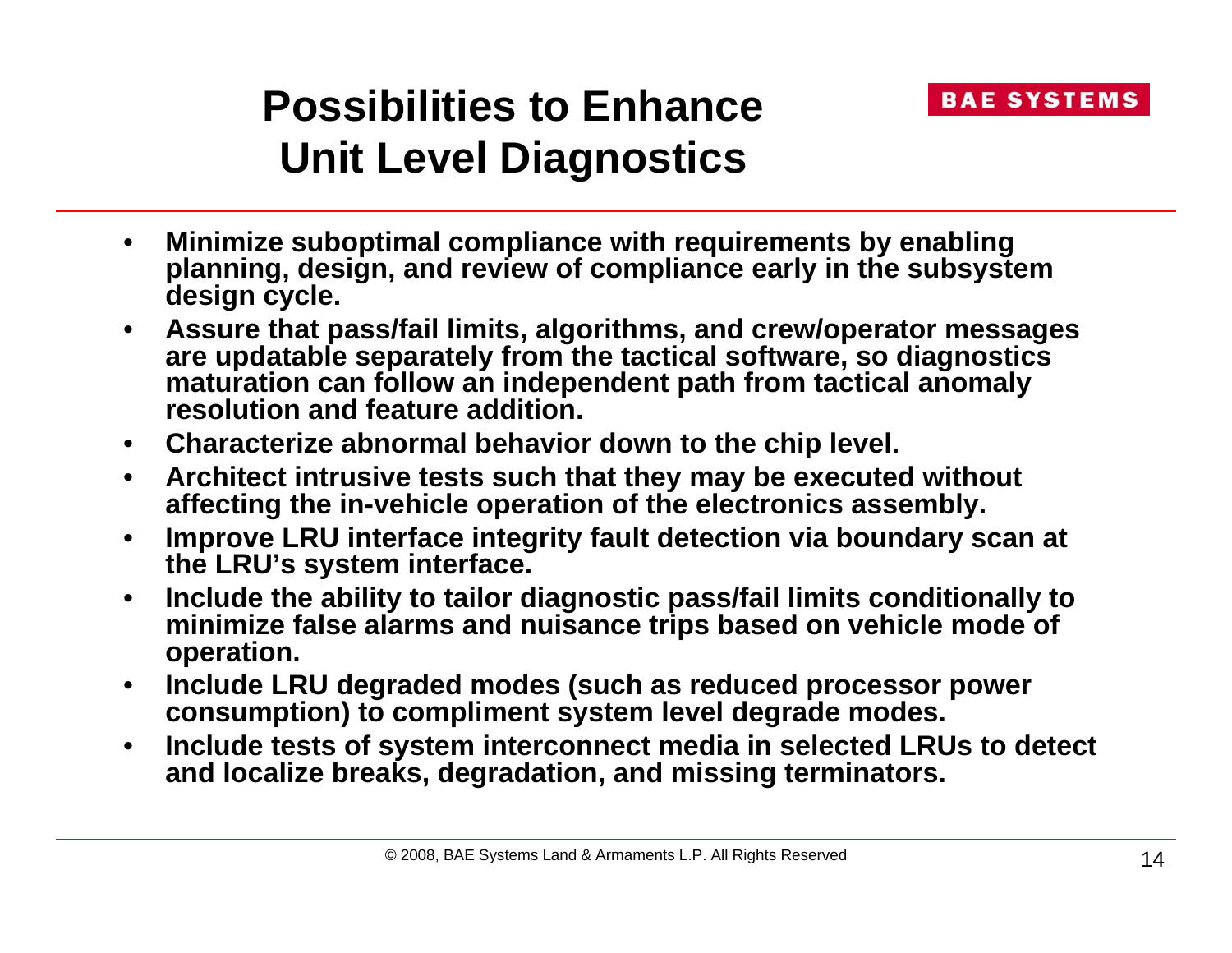

#### **Possibilities to EnhanceDirect Support Diagnostics**

- • **Include an LRU-level persistent memory to log timestamped pass-to-fail and fail-to-pass transitions in conjunction with data potentially important to a root cause analysis (input voltage, internal temperature, value of analog inputs, processor load, memory utilization, etc.). This supports bench level repair and engineering root cause analysis of failures.**
- • **Include a standardized interface from the LRU to bench power and a USB or other standardized serial interface port to enable a general purpose computer to offload the fault detection log and fault isolation results, manage the persistent memory, and optionally accept software updates for the LRU or for the entire vehicle.**
- $\bullet$  **Allow the system to augment LRU interface fault detection – with results reported to the LRU for storage in it's persistent memory for bench level repair.**
- • **Include sufficient system level redundancy and partitioning to support reconfiguration to maintain full capability or introduce degraded modes in the presence of faults. Examples are maintaining full capability via alternate processing and communication resources, degradation by invoking less automated capabilities, reducing Crewstation access to capabilities, etc.**
- $\bullet$  **Combine manufacturing test requirements with system and LRU test requirements and satisfy with a single solution.**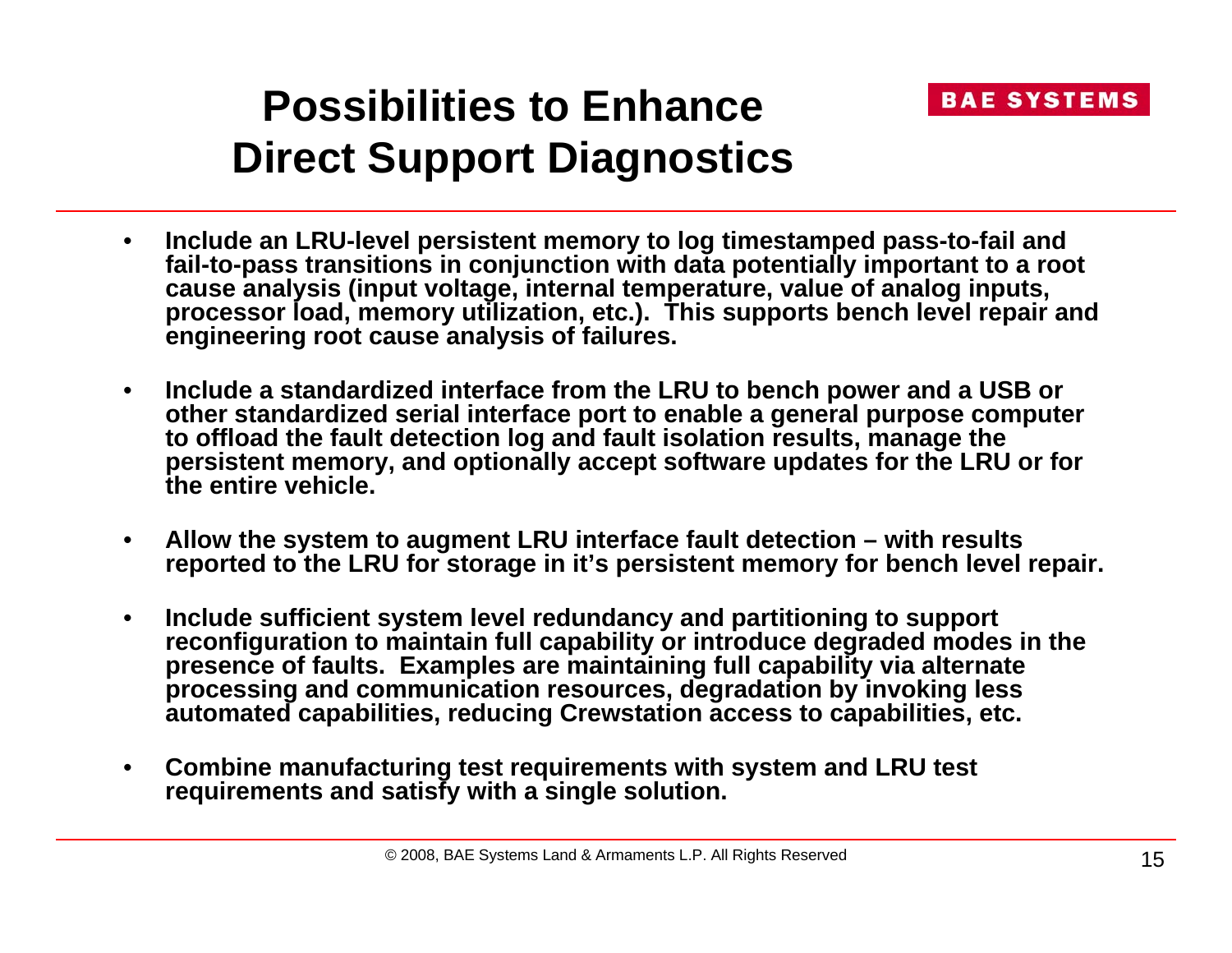

#### **Possibilities to Enhance bothUnit Level Diagnostics and Prognostics**

• **If sensor requirements for diagnostics/prognostics differ from those for tactical operation, select sensors suitable for meeting all requirements.**